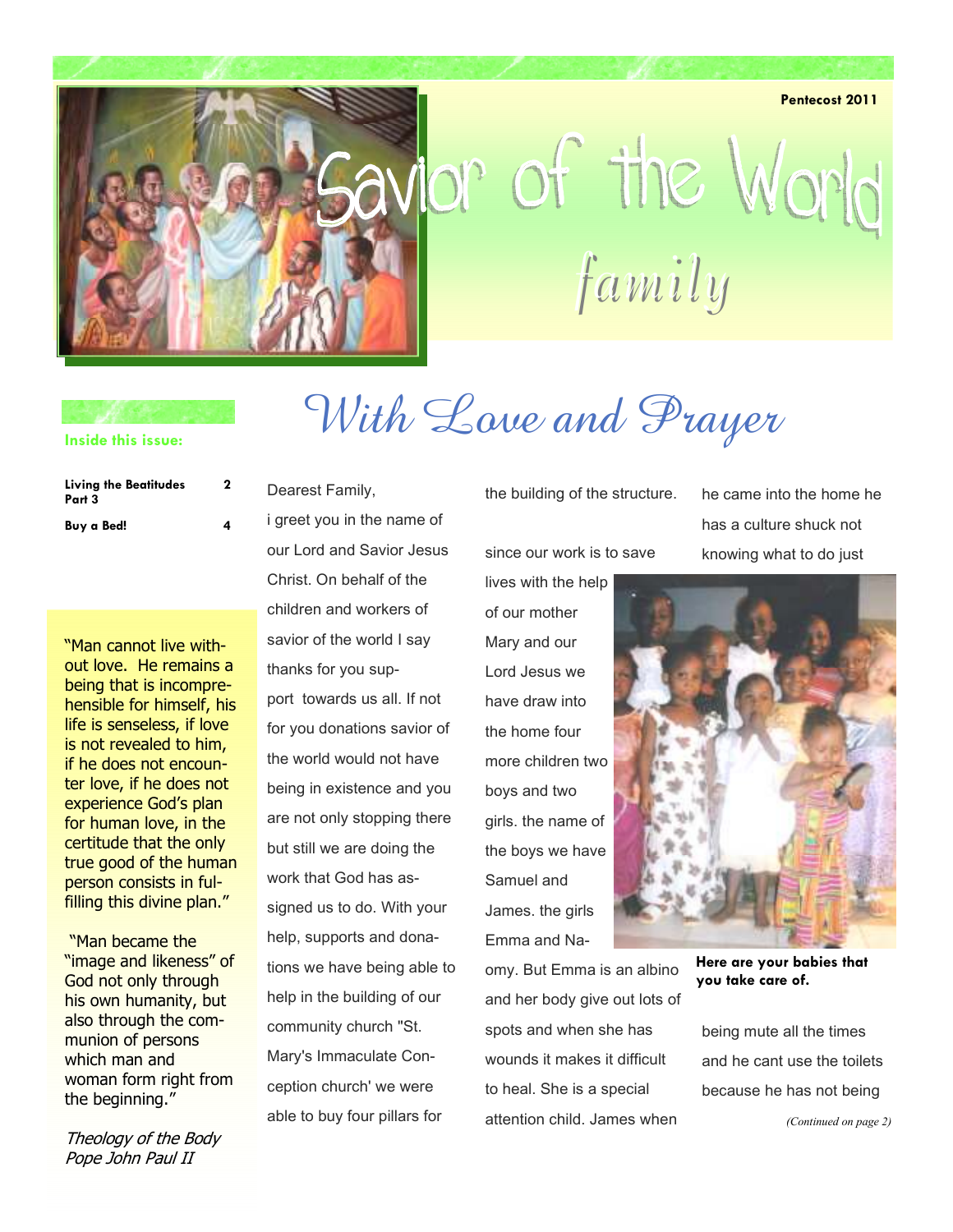#### Savior of the World





**Our sweet Princess - Walking and talking like any other 2 year old** 



**James, one of Louisa's new children** 

## With Love and Prayer

used to it but thank God for canceling he is doing good now. As for Samuel he is an artist he can watch at you and draw you exactly in fact now he is busy *(Continued from page 1)* ports. that is why you are

drawing the stations of the cross in the chapel he is the oldest among the four new children he is 12yrs old. I encourage him to use his talent a lot and he always finds fun in it he is a total orphan. as for Naomi she is just the quiet type and she is so shy. But we were able to do all of these and these children have being able to find a home because of your help, and supalways in our prayers.

we are now in the raining season and the rains are coming sparsely but the weather is a bit cold and the children are fall sick because of the change in weather. But we give God the graces for his mercies endureth forever. We are still praying that God guide and protect you and provide for you according to his riches in glory and that may you also consider us in your prayers that God will strengthen us and the children. we pray that God open doors of Provision for you so that you too will be able to help us with much love and prayer Louisa and children



**Emma - She is albino (her skin lacks pigment). She has special medical needs.** 

## **Living the Beatitudes Part Three**

Father Damian made the choice to remain a friend of Jesus.

Damian was happy with his new mission. It was just then that an epidemic of leprosy began to afflict the islands. Hawaii's king named Kamehameha the Fifth gave the royal edict to gather together all lepers and send them to a smaller island named Molokai. This island became a virtual prison for lepers.

Because everyone on the island lived under the label of "leper", the island degenerated quickly into a place of loneliness and discouragement. Children

### who suffered the illness became slaves to the adults who mistreated them until the day of their death. Young girls everywhere became unwilling victims of prostitution. Thieves and people continually intoxicated with alcohol were infest-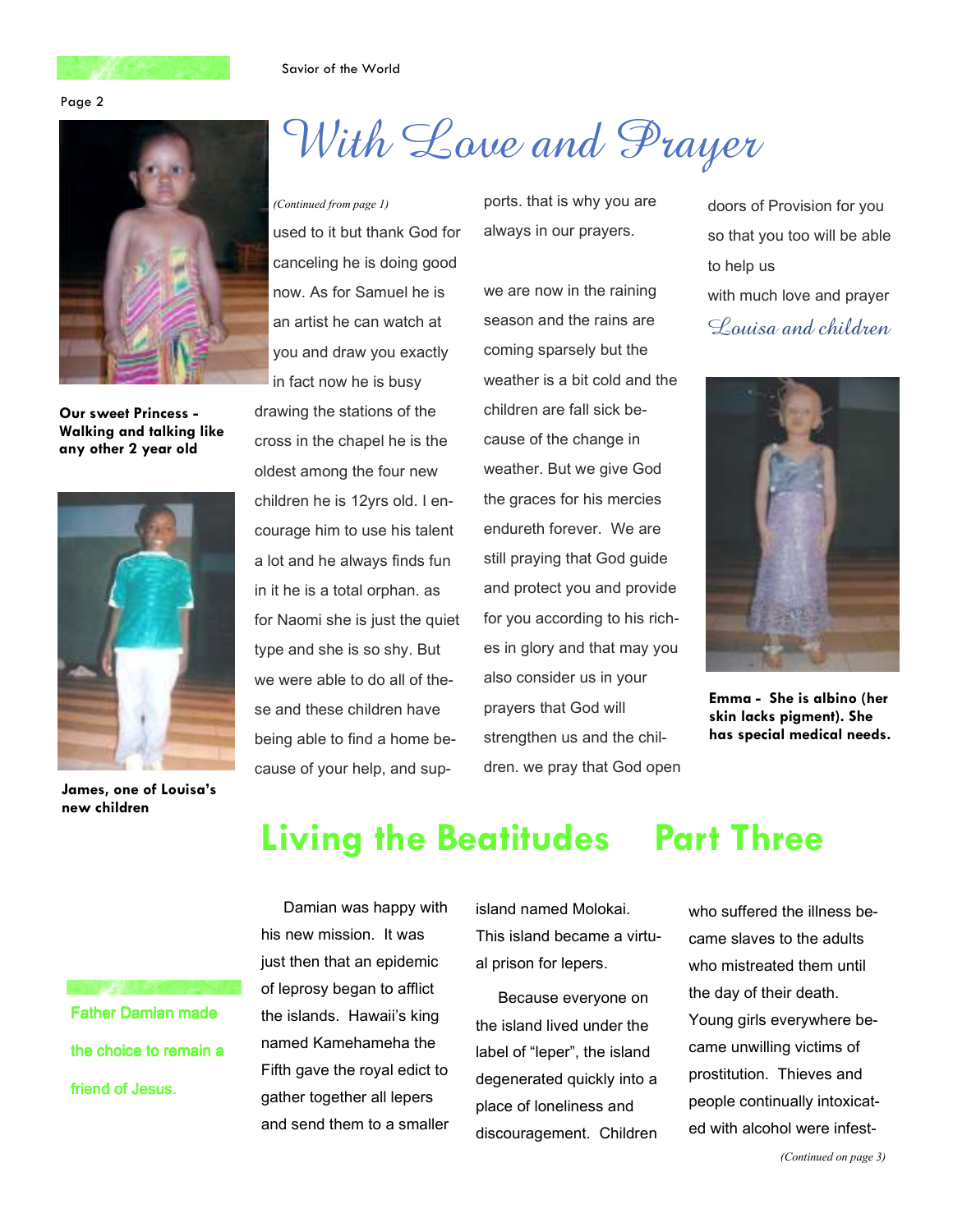## **Living the Beatitudes Part Three**

#### *(Continued from page 2)* **gether with the lepers.**

ing the landscape everywhere.

One is to be reminded that the physical symptoms of leprosy leave a person with open wounds especially on the face, ears, elbows, hands, knees, and feet. The person begins to lose parts of their body because the disease is eating away at the more fragile body parts. The smell associated with the illness is also not easy to accept.

Today we know a lot more about the disease. We know, for example, that there are four categories of leprosy. Three of these four categories are treatable. Even the fourth kind of leprosy is treatable if it is detected in the early stages of the illness. Furthermore this illness is contagious only for those people who have daily contact with the lepers four at least three years; and among these people there are those who have not contracted the illness even after 30 years of living to-

One should also realize that today there are medicines and other means that offer protection against the disease.

Last but not least, it is not a sin to become sick

He loved each and every leprous person, as he loved the one who looks every bit like a leper at the moment of his Crucifixion

with leprosy. On the contrary, it becomes an act of compassion and of charity to accompany those who suffer leprosy even when one runs the risk of contracting the illness during the time of apostolic service.

In Father Damian's day and age, no one knew the exact characteristics of the illness. Nor did they know how to combat it. In spite of the fact that there was moral disorder everywhere on Molokai, there were Catholics who sought the

assistance of a priest. Father Damian and three others were chosen to go to the island to provide priestly service. Each priest was to take a yearly rotation of three months.

When Father Damian arrived to give his three months of priestly service, he became an object of suspicion because those who governed the island were Protestant. They decided to make life difficult for Father Damian. They gave him a choice: "Father, you can choose between two options. Leave the island now and never come back… Or, remain here on the island without ever leaving. If you want to stay here, it will be until the day you die. The choice is yours."

These people thought the priest was going to want to protect himself so that without a doubt he would choose to leave the island immediately without ever coming back. They were wrong.

Father Damian made

the choice to remain a friend of Jesus. Like Mother Teresa of Calcutta he contemplated the face of each leprous man, woman or child and he recognized his Savior, Jesus. He loved each and every leprous person, as he loved the one who looks every bit like a leper at the moment of his Crucifixion. We are talking about Jesus. We contemplate him on the Cross; we contemplate him in the face and being of a leper. And we recognize the Gift God wishes to give each and every one of us.

Father Damian stayed on the island until the day he dies. He was there for sixteen years. He contracted leprosy; and he died as a leper. Everyone on the island became the brothers and sisters of Jesus. Now Damian is a saint.

What are you doing today to become a saint? Are you ready to practice the rules of silence? In Jesus' Name… Amen.

Fr. John Gibson OCD